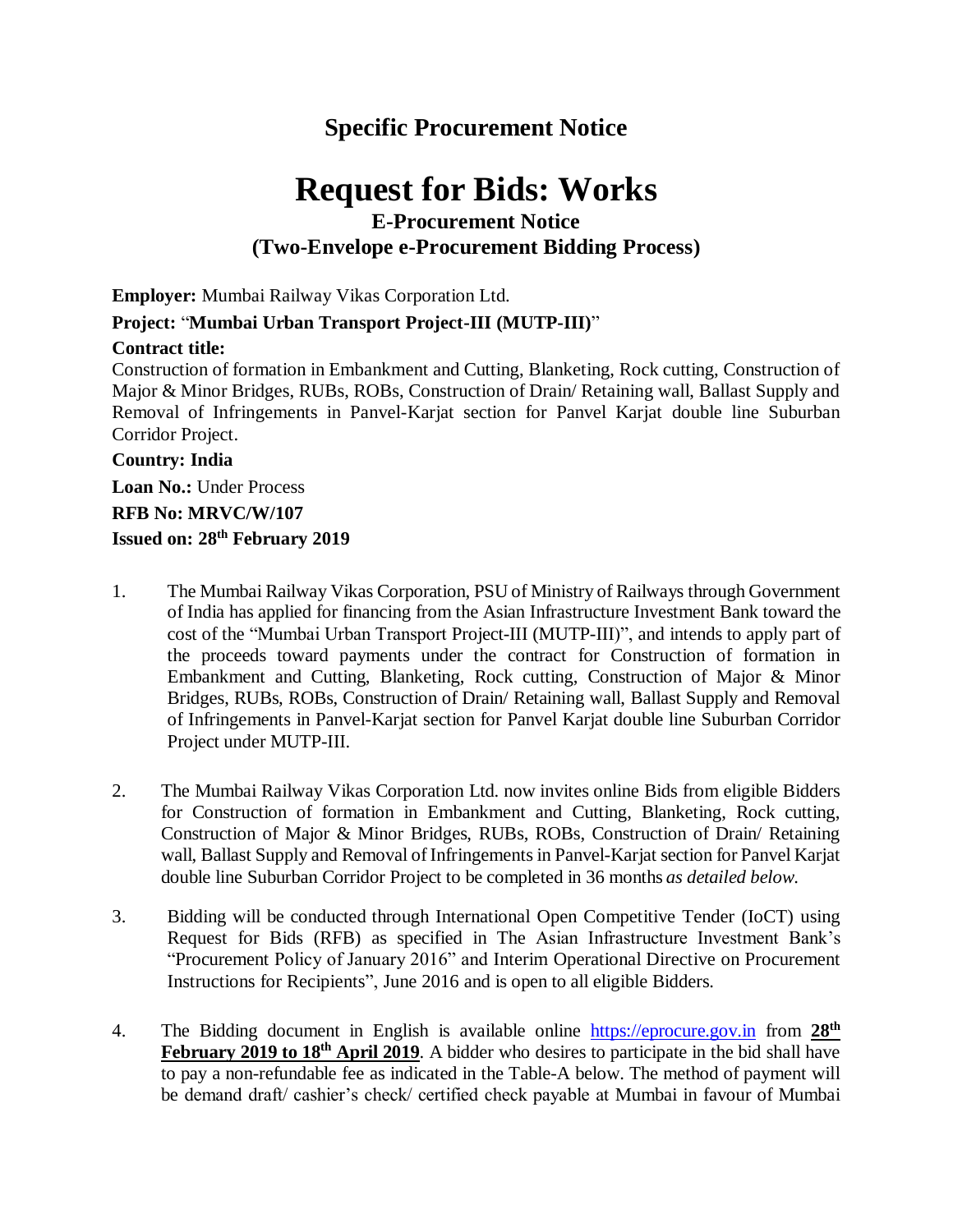Railway Vikas Corporation or direct deposit to MRVC Bank account number as mentioned below the Table-A. Payment documents are to be submitted as per the procedure described in paragraph 8 below. Bidders will be required to register in the website, which is free of cost. The bidders would be responsible for ensuring that any addenda available on the website is also downloaded and incorporated. Bid document is also available for information on official website of MRV[C www.mrvc.indianrailways.gov.in.](http://www.mrvc.indianrailways.gov.in/) However, bidder has to submit the offer only on e-procurement website [https://eprocure.gov.in.](https://eprocure.gov.in/)

- 5. For submission of the bids, the bidder is required to have Digital Signature Certificate (DSC) from one of the authorized Certifying Authorities, authorized by Government of India for issuing DSC. Bidders can see the list of licensed CA's from the link [\(www.cca.gov.in\)](http://www.cca.gov.in/). Aspiring bidders who have not obtained the user ID and password for participating in eprocurement in this Project, may obtain the same from the website: [https://eprocure.gov.in.](https://eprocure.gov.in/)
- 6. Bids must be submitted online https://eprocure.gov.in on or before **15.00 hrs of 18th April 2019***.* Any bid or modifications to bid (including discount) received outside e-procurement system will not be considered. The electronic bidding system would not allow any late submission of bids. The "TECHNICAL PART" of the Bids will be publicly opened online in the presence of the Bidders' designated representatives and anyone who chooses to attend at the address below on **18th April 2019 at 15:30.** The "Financial Part" of the Bids shall remain unopened in the e-procurement system until the second public Bid opening for the financial part.
- 7. All Bids must be accompanied by a Bid Security of the amount indicated in the table below in case of a Bid Security. The Bid Security documents are to be submitted as per the procedure described in paragraph 8 below.
- 8. The bidders are required to submit (a) original payment documents towards the cost of bid document, (b) original bid security in approved form; and (c) original affidavit regarding correctness of information furnished with bid document with Chief Project manager –I, Mumbai Railway Vikas Corporation, 2<sup>nd</sup> Floor, Churchgate Station Building, Churchgate, Mumbai - 400020 before the opening of the technical part of Bid given above, either by registered post/speed post/ courier or by hand, failing which such bids will be declared nonresponsive and will not be opened. The employer, MRVC is not responsible for any delay in submission of the original document.
- 9. A pre-bid meeting will be held on **12th March 2019 at 11:00** hours at the office of Mumbai Railway Vikas Corporation Ltd., Second Floor, Churchgate Railway Station Building, Mumbai – 400 020 to clarify the issues and to answer questions on any matter that may be raised at that stage as stated in ITB Clause 7.4 of 'Instructions to Bidders' of the bidding document. Bidders are advised to download the bidding document prior to the pre-bid meeting in order for bidders to have a good understanding of the scope of work under this contract for discussion and clarification at the pre-bid meeting.
- 10. Other details can be seen in the bidding document. The Employer shall not be held liable for any delays due to system failure beyond its control. Even though the system will attempt to